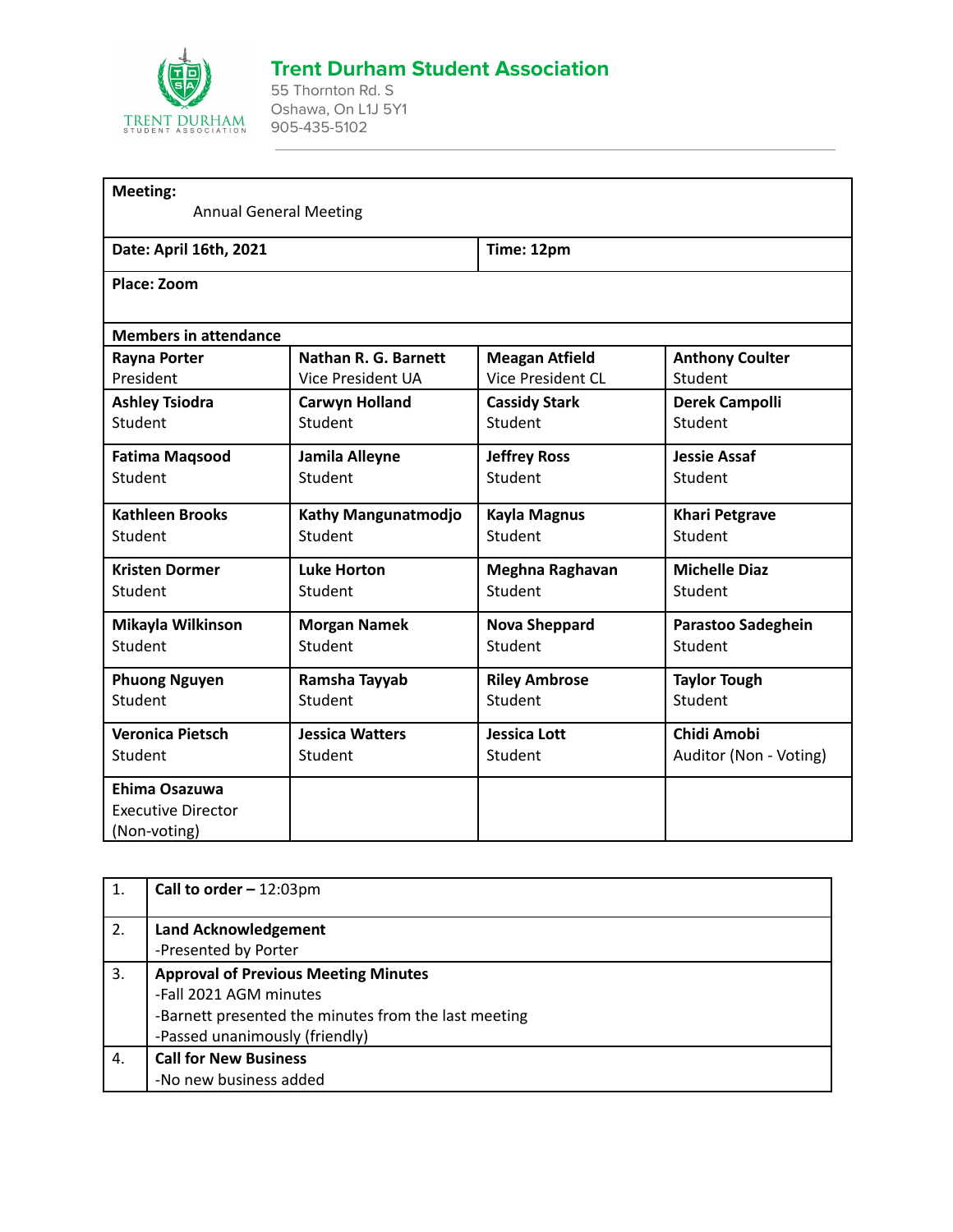

| 5              | <b>Approval of Agenda</b>                                                                     |  |  |  |  |
|----------------|-----------------------------------------------------------------------------------------------|--|--|--|--|
|                | - Passed unanimously (friendly)                                                               |  |  |  |  |
| 6              | <b>Declaration of Conflict of Interest (COI)</b>                                              |  |  |  |  |
|                | - No COIs declared                                                                            |  |  |  |  |
| $\overline{7}$ | Presentation of the Audit by MNP                                                              |  |  |  |  |
|                | -Chidi from MNP went over the audit for the association.                                      |  |  |  |  |
|                | - Audit was carried out according to Canadian auditing standards.                             |  |  |  |  |
|                | -MNP concluded that the financial statements are fairly presented in accordance with Canadian |  |  |  |  |
|                | auditing standards for non for profits.                                                       |  |  |  |  |
|                | - The numbers for the audits are based on April 30th, 2020 and results are compared to April  |  |  |  |  |
|                | 2019 numbers.                                                                                 |  |  |  |  |
|                | - Overall the student association revenue increased from 2019 to 2020, expenses decreased     |  |  |  |  |
|                | from 2019 to 2020.<br>- MNP was independent of the TDSA when preparing the audit.             |  |  |  |  |
|                |                                                                                               |  |  |  |  |
|                | BIRT that the TDSA Membership accepts the audit as presented for the 2019/20 year             |  |  |  |  |
|                | - Passed (18 in favour and 2 abstentions)                                                     |  |  |  |  |
| 10.            | <b>President Update</b>                                                                       |  |  |  |  |
|                | - The president gave an update of what she has been working on.                               |  |  |  |  |
|                |                                                                                               |  |  |  |  |
|                | Spoke about the new TDSA office space (New paint, new layout)                                 |  |  |  |  |
|                | The TDSA services have been modified to operate during the stay at home order.                |  |  |  |  |
|                | There has been an organizational restructure with the hiring of a new Executive<br>$\bullet$  |  |  |  |  |
|                | Director. The TDSA may also appoint new board members.                                        |  |  |  |  |
|                | Porter also went over budget highlights (Orientation, elections, events, semi-formal,         |  |  |  |  |
|                | mileage. food bank etc).                                                                      |  |  |  |  |
| 11             | <b>Vice President University Affairs Update (VPUA)</b>                                        |  |  |  |  |
|                | - The VPUA gave an update of what he has been working on.                                     |  |  |  |  |
|                |                                                                                               |  |  |  |  |
|                | The TDSA has been updating our policy.                                                        |  |  |  |  |
|                | The TDSA has also spent time updating job descriptions.                                       |  |  |  |  |
|                | There has been a good amount of advocacy campaigns run in the past few months.                |  |  |  |  |
|                | The VPUA gave a overview of all the work he has done with the Ontario Undergraduate           |  |  |  |  |
|                | Student Alliance (OUSA):                                                                      |  |  |  |  |
|                | Attending Spring General Assembly.<br>$\circ$                                                 |  |  |  |  |
|                | Authorized a student health and wellness policy paper.<br>$\circlearrowright$                 |  |  |  |  |
|                | Has assisted in the hiring of new staff at OUSA.<br>O                                         |  |  |  |  |
| 12             | <b>Vice President Campus Life Update (VPCL)</b>                                               |  |  |  |  |
|                | - The VPCL gave an update of what she has been working on.                                    |  |  |  |  |
|                | The TDSA ran a good amount of events this semester, the highlight being the                   |  |  |  |  |
|                | walk-through on campus events.                                                                |  |  |  |  |
|                | The TDSA has also been giving out prizes and exam care packages to its members. The           |  |  |  |  |
|                | TDS gave out over \$1,000 in prizes this semester.                                            |  |  |  |  |
|                | Clubs ran over 10 plus events this semester. Some of these events include:                    |  |  |  |  |